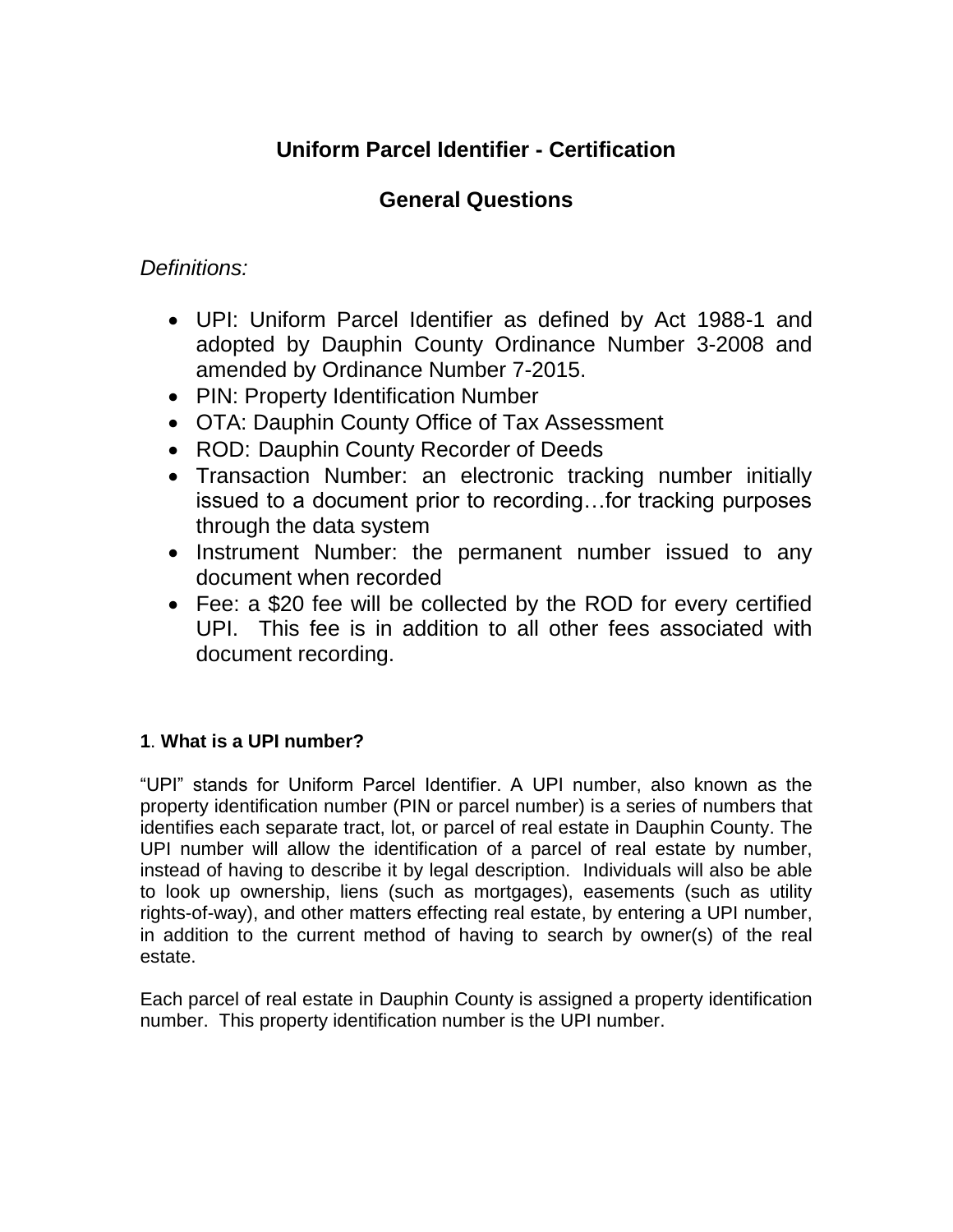#### **2**. **What does a UPI number look like?**

UPI/PIN number is in this format: 00-000-000-000-0000

The UPI or property identification number is made up of the district-map-parcellot-trailer number for each identified parcel in Dauphin County. The lot and trailer number fields are utilized to further identify leased lots and/or improvements on a leased lot; i.e. a lot number in a mobile home park and the specific identification number for a mobile home located on that specific lot.

#### **3**. **Who assigns UPI numbers?**

The UPI staff, in the Tax Mapping section of the Dauphin County Assessment Office, assigns new UPI numbers, and certifies existing UPI numbers on documents to be recorded. In the UPI Ordinance (Ordinance No. 3-2008), the Tax Mapping section of the Dauphin County Assessment Office is sometimes referred to as the "permanent depository" as that is the name given by the Act 1988 – 1 (known as the Uniform Parcel Identifies Law) for the office that keeps the maps.

#### **4**. **Why must I have my UPI number certified?**

A UPI number is certified to ensure that the UPI/PIN number on the deed or other instruments matches the County's records for the parcel of real estate involved, the listed owners of that real estate, etc. With the ability to search real estate records by UPI number, the County needs to ensure that the instrument and corresponding UPI number is correct **BEFORE** the instrument is recorded.

## **5**. **Where do I get a UPI number certified?**

The UPI Staff is in the Office of Tax Assessment, on the 2<sup>nd</sup> floor of the Dauphin County Administration Building, 2 S. Second Street, Harrisburg, PA 17108- 1205... the southwest corner of 2<sup>nd</sup> & Market Sts., Harrisburg, PA.

#### **6**. **How quickly will UPI certifications be made?**

The UPI staff intends to promptly respond to all certification requests. When all documentation is in proper order, certification should be completed within one day. However, for in person requests, depending upon volume, it is anticipated that certification will normally take place upon presentation of a document.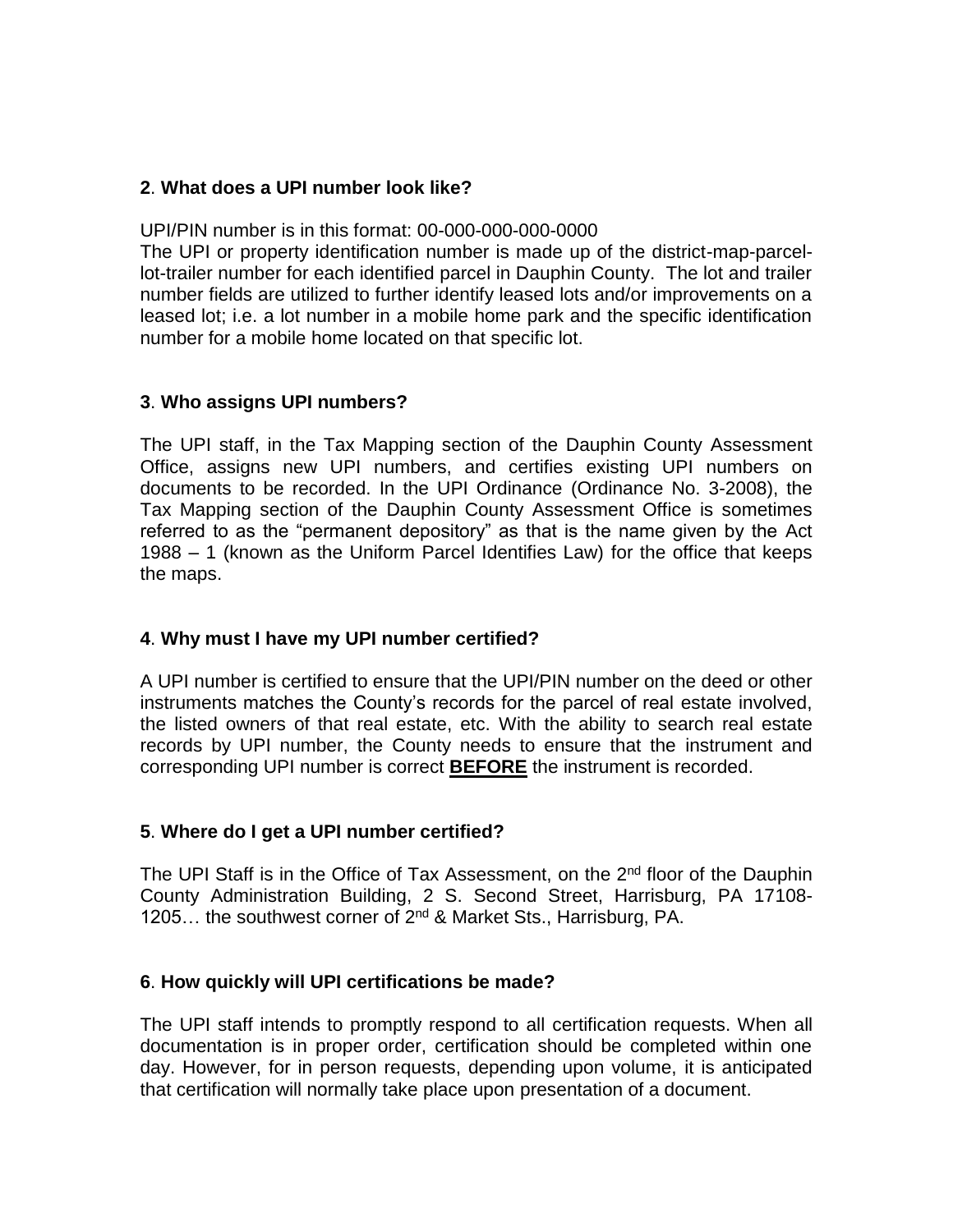#### **7**. **Can the UPI certification process be set up in the Recorder of Deeds office?**

The Tax Mapping Office is in the Dauphin County Administration Building. The resources to certify the UPI number are in the Tax Mapping Office.

## **8**. **How will Mailed Instruments be handled?**

The Recorder of Deeds Office will deliver upon receipt mailed instruments to the UPI staff. The UPI Staff intends to respond within one day. The Recorder of Deeds Office and UPI staff will review documents for accuracy. All documents without the required UPI (Ordinance No. 3-2008 § 3) or with erroneous information will be returned by mail unrecorded along with an explanation of the reason(s) why the instrument being returned.

## **9**. **What do I do if multiple UPI numbers apply to my document?**

All UPI numbers will be placed at the top of the first page of the instrument.

#### **10. Space for UPI Certifications.**

The UPI stamp will be placed near the UPI numbers…which is on the top of the first page of the instrument/document. To avoid covering any part of the document, it is suggested that a minimum 2" square of space be allotted at the top of the first page for the UPI certification.

#### **11**. **Is there a cap on fees when a document relates to multiple UPI numbers?**

No. A separate \$20.00 UPI fee must be paid for each number referenced by the instrument.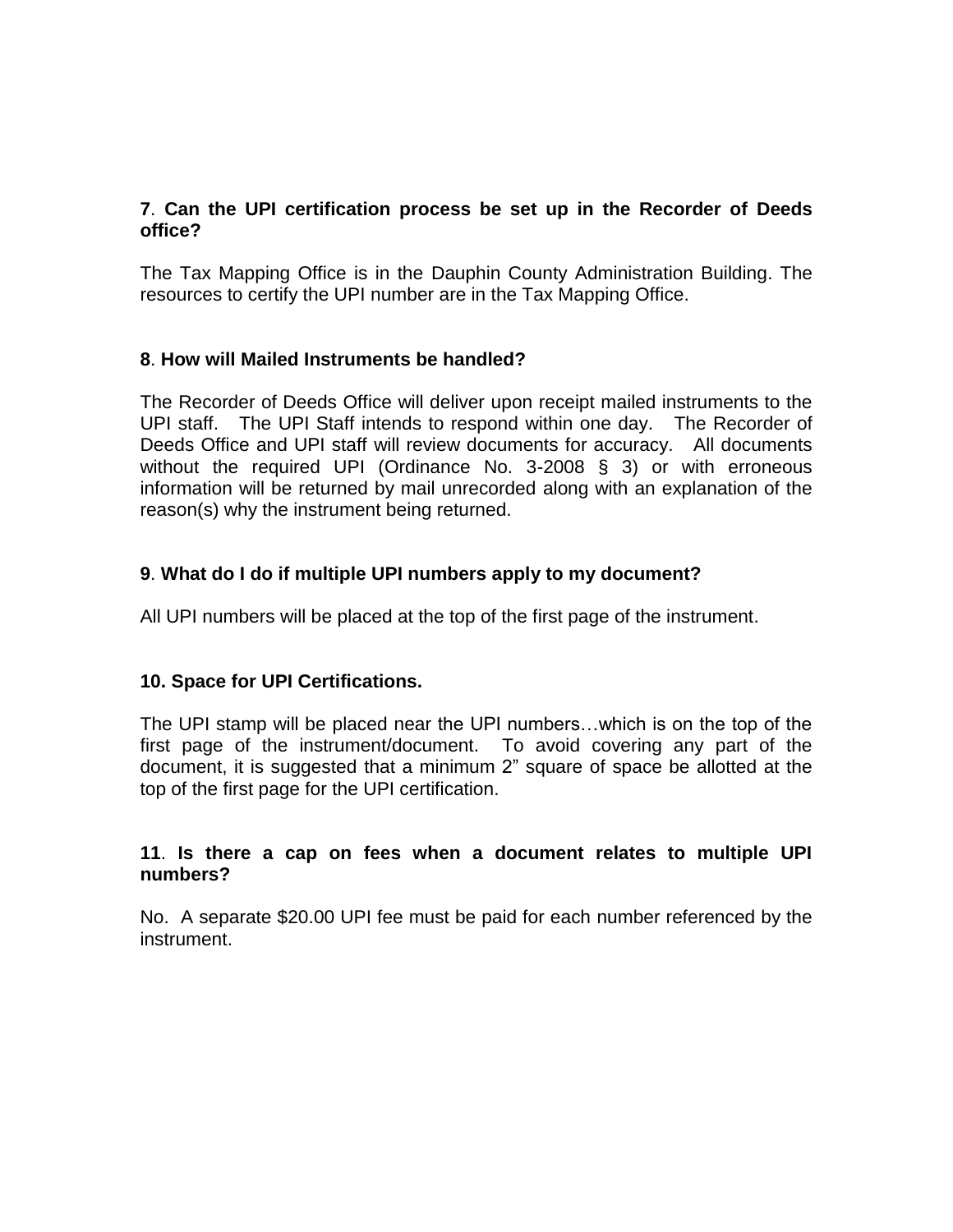## **12**. **Can I still do a perimeter deed for a subdivided area?**

An owner may convey multiple lots, carrying separate UPI numbers, by means of a single perimeter description, without amalgamating the lots into a single tract with a single UPI number. However, the owner should clearly state that the deed is intended to convey the separate lots, and that they are to remain as separate lots, subject to the previously recorded subdivision plan.

Conversely, if the deed is to effect an amalgamation (consolidation) of the lots into a single parcel, the deed should also so state. In either instance, all the applicable UPI numbers must be listed. A fee is paid for each UPI.

#### **13**. **Can I still do a perimeter deed for a subdivided area, with excepted lots?**

Yes…with all the UPI numbers set forth, and with the direction as to whether the conveyance is intended to cause an amalgamation of the lots. For example, an owner may convey a development to a successor developer by means of a perimeter description for the entire original tract, "Less However" the lots already conveyed out of the development, so long as all the UPI numbers are set forth and the deed clearly states whether it is intended to cause an amalgamation of the lots.

#### **14**. **What UPI number is to be placed on a document when a lot owner grants a utility easement over or under a portion of owner's lot?**

The UPI number for the lot.

## **15. As it relates to the recording of subdivision plans, how will UPI numbers be assigned, and fees levied?**

Final approved subdivision plans are subject to inspection and UPI Certification prior to recording. Each approved lot on the plan shall be issued an UPI/property identification number (PIN) prior to recording. The \$20 fee will be due for each lot. It avoids initial rejection, it is suggested that prior to presenting the subdivision/plan for recording, the Tax Mapping Department be contacted in order that UPI/PIN numbers be issued and included on the plan prior to delivery to the Office of Tax Assessment/Mapping Department/UPI staff for UPI certification.